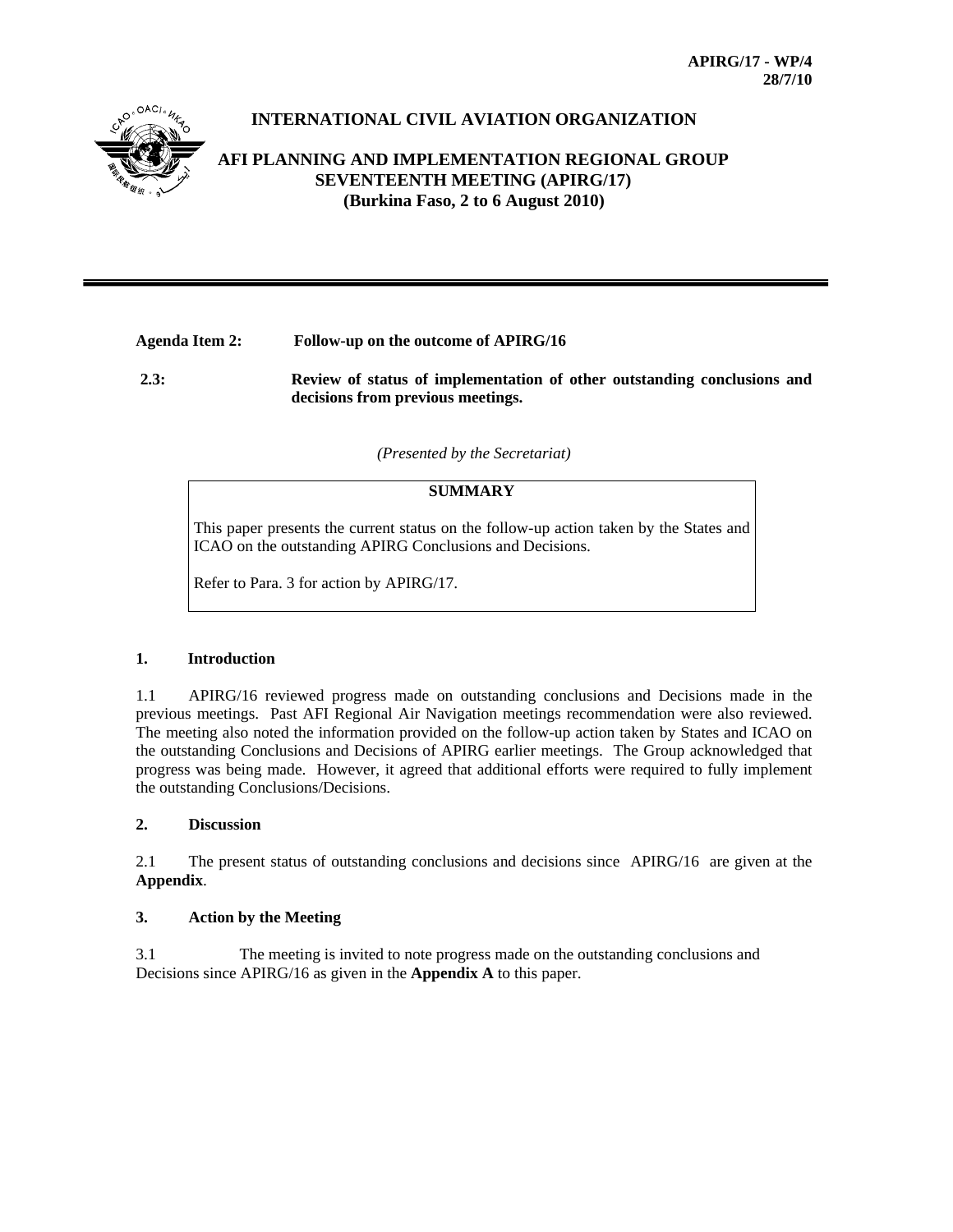#### **REVIEW OF STATUS OF IMPLEMENTATION OF OTHER OUTSTANDING CONCLUSIONS AND DECISIONS FROM PREVIOUS MEETINGS**

| <b>CONCLUSIONS</b> /<br><b>DECISIONS</b> | <b>TITLE</b>                                                                                                                      | <b>ACTION</b>                                                                                                                                        |  |  |  |
|------------------------------------------|-----------------------------------------------------------------------------------------------------------------------------------|------------------------------------------------------------------------------------------------------------------------------------------------------|--|--|--|
| <b>AOP</b>                               |                                                                                                                                   |                                                                                                                                                      |  |  |  |
| <b>CONCLUSION 15/1:</b>                  | BIRD HAZARD CONTROL AND REDUCTION                                                                                                 | <b>CONCLUSION REFORMATTED AT APIRG/16</b>                                                                                                            |  |  |  |
| <b>CONCLUSION 15/2:</b>                  | RESCUE AND FIRE FIGHTING SERVICES (RFFS)                                                                                          | <b>CONCLUSION REFORMATTED AT APIRG/16</b>                                                                                                            |  |  |  |
| <b>CONCLUSION 15/3:</b>                  | CONDUCT OF FULL-SCALE EMERGENCY EXERCISE                                                                                          | SLIGHT PROGRESS ACHIEVED AT APIRG/16<br>RECOMMENDED PARTICIPATION OF ICAO AND<br>NEIGHBOURING STATES DURING CONDUCT OF<br><b>FULL SCAL EXERCISES</b> |  |  |  |
| <b>CONCLUSION 15/4:</b>                  | IMPLEMENTATION OF THE AERODROMES CERTIFICATION<br><b>REQUIREMENT</b>                                                              | CONCLUSION REFORMATTED AT APIRG/16 DUE TO<br>CONTINUED LOW LEVEL OF IMPLEMENTATION                                                                   |  |  |  |
| <b>CONCLUSION 15/7:</b>                  | UPDATE OF THE AFI FASID AOP TABLE I                                                                                               | DUE TO LACK OF RESPONSE, AOP/SG/8<br>RECOMMENDS REVERT TO STANDARD ICAO<br>PROCEDURES FOR AMENDMENT OF ANP AND FASID                                 |  |  |  |
| <b>CONCLUSION 15/8</b>                   | CONTINUITY OF PARTICIPATION AT AOP/SG MEETINGS                                                                                    | STATUS HAS NOT IMPROVED.                                                                                                                             |  |  |  |
|                                          | <b>ATM</b>                                                                                                                        |                                                                                                                                                      |  |  |  |
| CONCLUSION 15/36:                        | STATUS OF IMPLEMENTATION OF THE INTEGRATED<br>AERONAUTICAL INFORMATION PACKAGE                                                    | THE TERM AIS WILL NOW BE REFERRED AS: AIM                                                                                                            |  |  |  |
| <b>CONCLUSION 15/42:</b>                 | CONVERSION OF EN-ROUTE GEOGRAPHICAL<br>COORDINATES TO WORLD GEODETIC SYSTEM-1984 (WGS-<br>84) AND UPDATING OF AERONAUTICAL CHARTS | SOME STATES YET TO IMPLEMENT WGS-84                                                                                                                  |  |  |  |
| <b>CONCLUSION 15/48:</b>                 | SAR COOPERATION AGREEMENTS AMONGST STATES                                                                                         | SOME DIFFICULTIES ENCOUNTERED BY STATES IN<br>MEETING SAR AGREEMENTS DUE TO LIMITED<br><b>RESOURCES</b>                                              |  |  |  |
| <b>CONCLUSION 15/49:</b>                 | IMPLEMENTATION OF SAR LEGISLATION                                                                                                 | SOME STATES YET TO IMPLEMENT                                                                                                                         |  |  |  |
| <b>CONCLUSION 15/54</b>                  | REPORTING OF DATA FOR MONITORING AND/OR<br><b>CARRYING OUT SAFETY ASSESSMENT</b>                                                  | AMOUNT OF DATA EING RECEIVED BY ARMA IS<br>CONSIDERED INADEQUATE FOR REQUIRED INPUTS<br>IN ORDER TO CARRY OUT SAFETY ASSESSMENTS                     |  |  |  |
| <b>CONCLUSION 15/97</b>                  | <b>SEARCH AND RESCUE (SAR)</b>                                                                                                    | OUTSTANDING ISSUES BEING TAKEN UP BY SAR T/F                                                                                                         |  |  |  |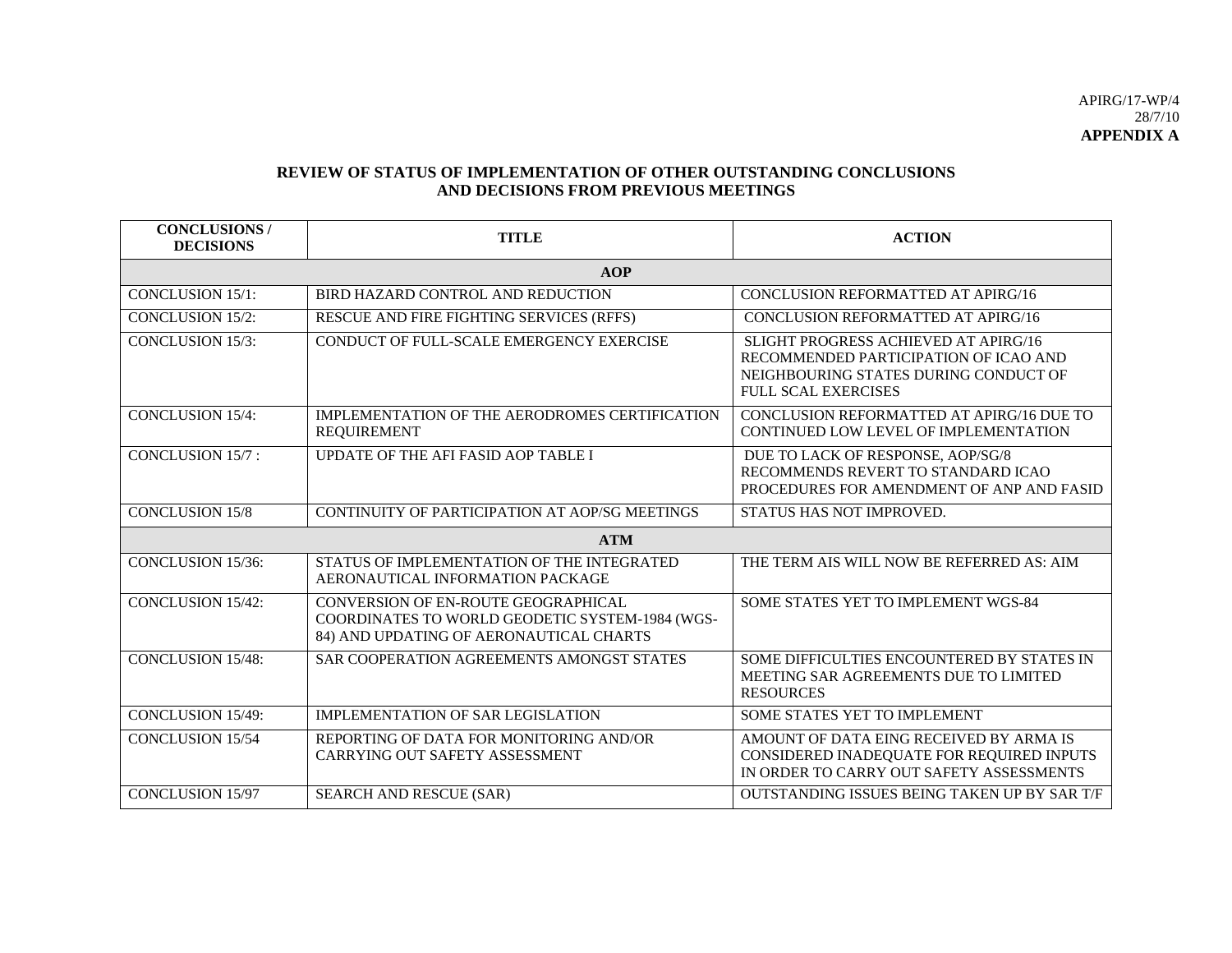| <b>CONCLUSIONS /</b><br><b>DECISIONS</b> | TITLE                                                  | <b>ACTION</b>              |
|------------------------------------------|--------------------------------------------------------|----------------------------|
| CONCLUSION 15/99                         | ELIMINATION OF DEFICIENCIES AFFECTING THE CNS<br>FIELD | IMPLEMENTATION IN PROGRESS |

| <b>MET</b>           |                          |                                                                                                                                                                                           |                                         |  |
|----------------------|--------------------------|-------------------------------------------------------------------------------------------------------------------------------------------------------------------------------------------|-----------------------------------------|--|
| <b>CONCLUSIONS /</b> | <b>ACTION TAKEN BY</b>   | CONCLUSION OR DECISION TITLE AND ACTION REQUIRED                                                                                                                                          | <b>ACTION</b>                           |  |
| <b>DECISIONS</b>     | <b>STATES/ICAO</b>       |                                                                                                                                                                                           |                                         |  |
| <b>CONCLUSIONS</b>   | <b>STATE LETTERS</b>     | <b>AMBEX PROCEDURES</b>                                                                                                                                                                   |                                         |  |
| $8/43$ :             | <b>ISSUED TO REQUEST</b> |                                                                                                                                                                                           |                                         |  |
|                      | <b>STATES TO</b>         | THAT:                                                                                                                                                                                     | AFI<br><b>OPMET</b>                     |  |
|                      | <b>IMPLEMENT A)</b>      |                                                                                                                                                                                           | <b>MANAGEMENT</b><br><b>TASK</b>        |  |
|                      |                          | A) STATES PARTICIPATING IN THE AMBEX SCHEME STRICTLY                                                                                                                                      | FORCE ESTABLISHED                       |  |
|                      | <b>SURVEYS</b>           | FOLLOW AMBEX PROCEDURES AS CONTAINED IN THE AMBEX                                                                                                                                         | <b>TO</b><br><b>ASSIST</b><br><b>TO</b> |  |
|                      | <b>UNDERTAKEN BUT</b>    | HANDBOOK.                                                                                                                                                                                 | <b>ENHANCE</b>                          |  |
|                      | <b>RESPONSES POOR.</b>   |                                                                                                                                                                                           | <b>IMPLEMENTATION</b>                   |  |
|                      |                          | C) THE ICAO REGIONAL OFFICES CONCERNED, WITH A VIEW TO<br>ASSISTING STATES WHERE MAJOR DEFICIENCIES ARE<br>IDENTIFIED, CONDUCT A SECOND SERIES OF SEMINARS ON<br><b>AMBEX PROCEDURES.</b> | (DECISION MET/SG 8/8)                   |  |
|                      |                          | C) ICAO REGIONAL OFFICES MONITOR THE OPERATION AND<br>EFFECTIVENESS OF THE AMBEX SCHEME THROUGH PERIODIC<br>TAF AVAILABILITY SURVEYS.                                                     |                                         |  |
| <b>CONCLUSION</b>    | <b>STATE LETTER</b>      | <b>TRAINING IN THE PREPARATION AND ISSUANCE OF VOLCANIC ASH</b>                                                                                                                           | <b>SIGMETs ISSUANCE</b>                 |  |
| 12/40:               | <b>ISSUED</b>            | <b>ADVISORIES AND SIGMETS</b>                                                                                                                                                             | <b>STILL A BIG</b>                      |  |
|                      |                          |                                                                                                                                                                                           | <b>CHALLENGE</b>                        |  |
|                      |                          | THAT, STATES CONCERNED SHOULD CONDUCT REGULAR EXERCISES                                                                                                                                   |                                         |  |
|                      |                          | IN COOPERATION WITH THEIR VAAC AT THEIR METEOROLOGICAL                                                                                                                                    |                                         |  |
|                      |                          | WATCH OFFICES (MWOs) ON THE PREPARATION AND ISSUANCE OF                                                                                                                                   |                                         |  |
|                      |                          | VOLCANIC ASH ADVISORIES AND SIGMETs IN ORDER TO KEEP THEIR                                                                                                                                |                                         |  |
|                      |                          | AERONAUTICAL METEOROLOGICAL FORECASTERS CURRENT WITH<br>THE PROCEDURES.                                                                                                                   |                                         |  |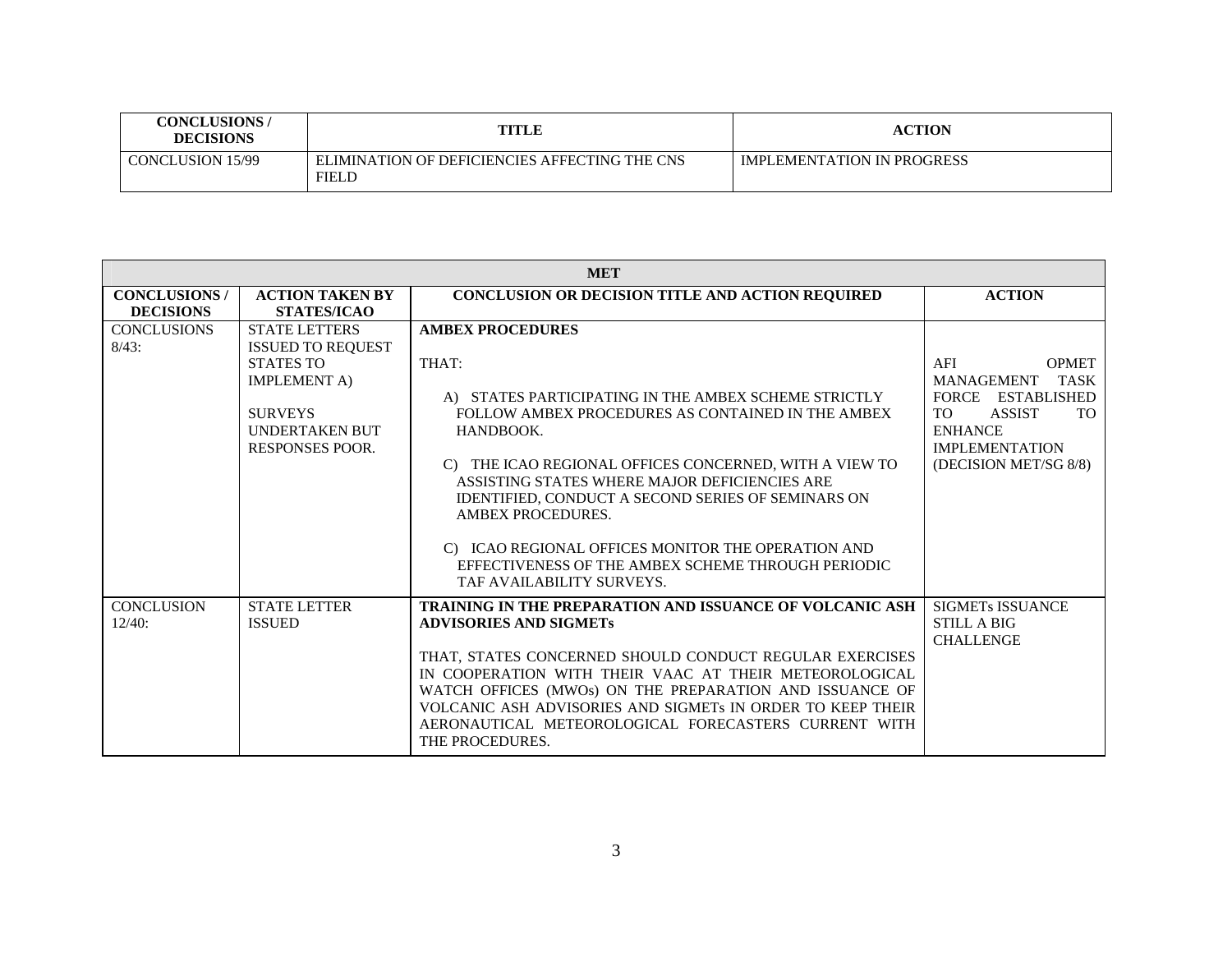| <b>MET</b>           |                           |                                                                                           |                 |  |  |
|----------------------|---------------------------|-------------------------------------------------------------------------------------------|-----------------|--|--|
| <b>CONCLUSIONS</b> / | <b>ACTION TAKEN BY</b>    | <b>CONCLUSION OR DECISION TITLE AND ACTION REQUIRED</b>                                   | <b>ACTION</b>   |  |  |
| <b>DECISIONS</b>     | <b>STATES/ICAO</b>        |                                                                                           |                 |  |  |
| <b>CONCLUSION</b>    | <b>STATE LETTER</b>       | <b>BETTER COMMUNICATIONS FOR VOLCANO OBSERVATORIES</b>                                    |                 |  |  |
| $13/68$ :            | <b>ISSUED FOR FOLLOW-</b> |                                                                                           |                 |  |  |
|                      | <b>UP BY STATES</b>       | THAT STATES CONCERNED MAKE EFFORTS TO ESTABLISH RELIABLE                                  | NEED FOR MORE   |  |  |
|                      |                           | <b>COMMUNICATIONS</b><br><b>LINKS</b><br><b>BETWEEN</b><br><b>VOLCANO</b><br><b>THEIR</b> | <b>TRAINING</b> |  |  |
|                      |                           | OBSERVATORIES AND METEOROLOGICAL WATCH OFFICE (WMOs)                                      |                 |  |  |
|                      |                           | AND AREA CONTROL CENTRES (ACCs)                                                           |                 |  |  |